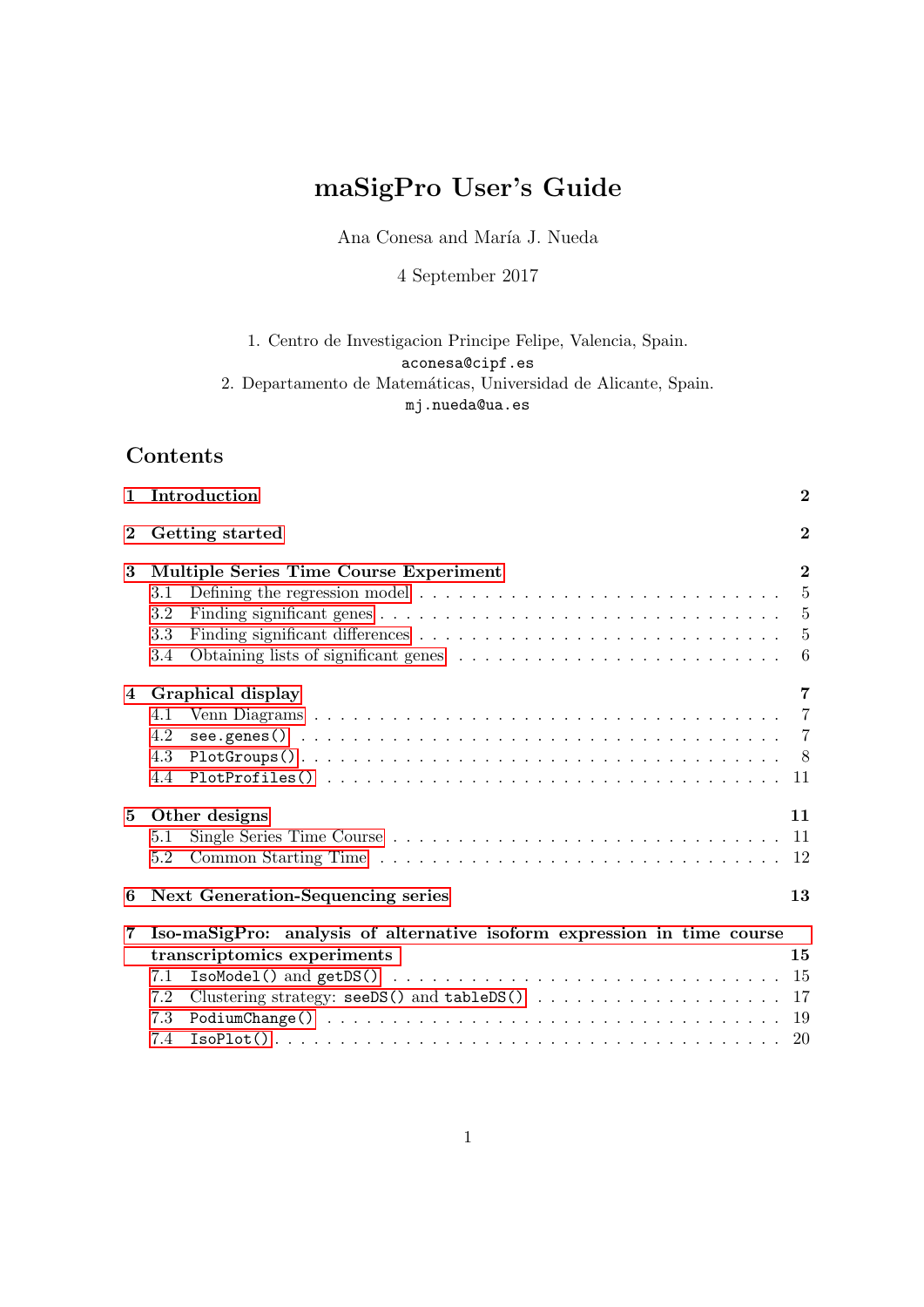## <span id="page-1-0"></span>1 Introduction

maSigPro is a R package that initially was developed for the analysis of single and multiseries time course microarray experiments [\(Conesa et al., 2006\)](#page-20-0). maSigPro has been adapted to deal also with Next Generation-Sequencing (NGS) series of data in a proper way [\(Nueda](#page-20-1) [et al., 2014\)](#page-20-1). The usage of this opcion is explained in [6](#page-12-0) section.

maSigPro also includes several tools for the analysis of alternative isoform expression in time course transcriptomics experiments. In [7](#page-14-0) section the usage of this opcion is explained.

maSigPro follows a two steps regression strategy to find genes with significant temporal expression changes and significant differences between experimental groups. The method defines a general regression model for the data where the experimental groups are identified by dummy variables. The procedure first adjusts this global model by the least-squared technique to identify differentially expressed genes and selects significant genes applying false discovery rate control procedures. Secondly, stepwise regression is applied as a variable selection strategy to study differences between experimental groups and to find statistically significant different profiles. The coefficients obtained in this second regression model will be useful to cluster together significant genes with similar expression patterns and to visualize the results. This document is a example-based guide for the use of **maSigPro**. We recommend to open a R sesion and go through this tutorial running the code given at the different sections. The guide does not provide a detailed description of the functions of the package or demonstrates the statistical basis of the methodology. The later is described in the work by [\(Conesa et al.,](#page-20-0) [2006\)](#page-20-0) and [\(Nueda et al., 2014\)](#page-20-1).

## <span id="page-1-1"></span>2 Getting started

The maSigPro package can be obtained from the Bioconductor repository or downloaded from <http://www.ua.es/personal/mj.nueda> and <http://bioinfo.cipf.es/downloads>. Load maSigPro by typing at the R prompt:

## > library(maSigPro) # load maSigPro library

The on-line help of **maSigPro** can be started by typing at the R prompt:

```
>help(package="maSigPro") #for package help
>?p.vector #for function help
```
The analysis approach implemented in  $\text{masigPro}$  is executed in 5 major steps (Figure [1\)](#page-2-0) which are run by the package core functions **make.design.matrix()**,  $\mathbf{p}.\text{vector}()$ ,  $\mathbf{T}.\text{fit}()$ , get.siggenes() and see.genes(). Additionally, the package provides the wrapping function maSigPro() which executes the entire analysis in one go.

In the following section we will explain the usage of each of these funcions using as example a data set from a multiple series time course experiment. At the end of this document we will also explain how to apply maSigPro to other experimental designs.

## <span id="page-1-2"></span>3 Multiple Series Time Course Experiment

For this section we will use a public data set from a plant abiotic stress study performed at the TIGR Institute by [\(Rensink et al., 2005\)](#page-20-2). In this study, potato plants were subjected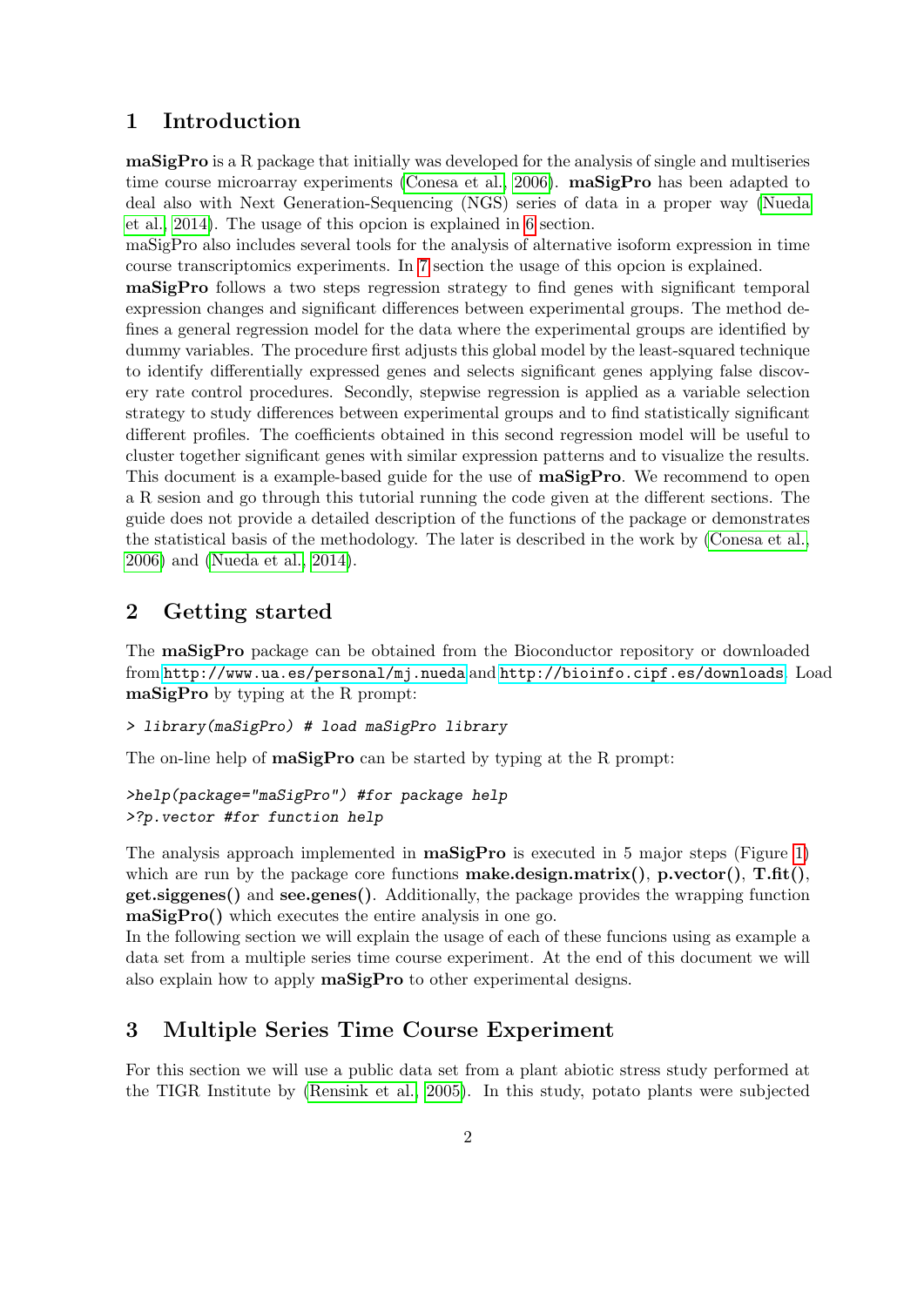

<span id="page-2-0"></span>Figure 1: maSigPro pipeline. Major functions.

to three different types of abiotic stresses and gene expression was monitored at three time points after the start of the treatments. RNA was also collected from non-stressed plants at the same time points and all samples where hybridased against a common control on a 11K cDNA potato chip. There are three biological replicates for each experimental condition. For speed in this example we will use a random 1000 genes data subset of this study. This data set is part of the data supplied by the **maSigPro** package. The original data can be found at <http://www.tigr.org/tdb/potato/index.shtml>.

Before proceeding with this tutorial we will define some of the terms that will be used along this document. We denote experimental groups as the experimental factor for which temporal profiles are defined, like "*Treatment A*", "*Tissue1*", etc; conditions are each experimental group vs. time combination like "*Treatment A at Time 0*" conditions can have or not replicates. Variables are the regression variables defined by the maSigPro approach for the experiment regression model.  $\text{maSigPro}$  defines dummy variables to model differences between experimental groups. Dummy variables, Time and their interactions are the variables of the regression model. Load the data in your workspace:

```
> data(data.abiotic)
> data(edesign.abiotic)
```
The edesign.abiotic object describes the experimental design of this experiment in maSig-Pro format.

```
> edesign.abiotic
```

|                          | Time Replicate Control Cold Heat Salt |           |  |  |
|--------------------------|---------------------------------------|-----------|--|--|
| Control_3H_1 3 1 1 0 0 0 |                                       |           |  |  |
| $Control_3H_2$ 3         |                                       | 1 1 0 0 0 |  |  |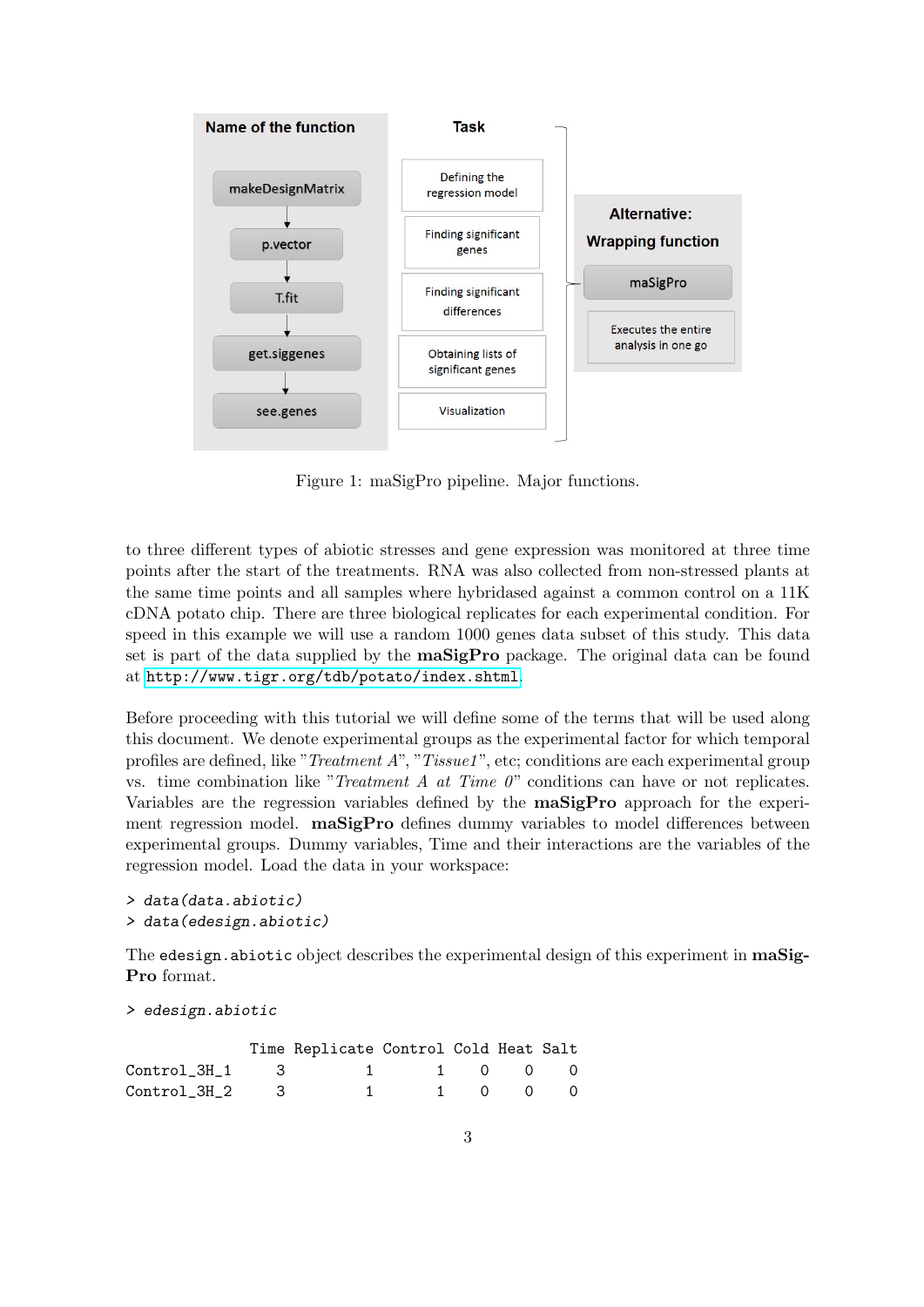| Control_3H_3                       | З  | $\mathbf 1$    | $\mathbf 1$  | 0                   | 0            | 0                   |
|------------------------------------|----|----------------|--------------|---------------------|--------------|---------------------|
| Control_9H_1                       | 9  | $\overline{c}$ | $\mathbf{1}$ | 0                   | $\mathbf 0$  | 0                   |
| Control_9H_2                       | 9  | $\overline{c}$ | $\mathbf 1$  | 0                   | 0            | 0                   |
| Control_9H_3                       | 9  | $\overline{2}$ | $\mathbf 1$  | 0                   | 0            | 0                   |
| Control_27H_1                      | 27 | 3              | $\mathbf{1}$ | 0                   | $\mathbf 0$  | 0                   |
| Control_27H_2                      | 27 | 3              | $\mathbf{1}$ | 0                   | 0            | 0                   |
| Control_27H_3                      | 27 | 3              | $\mathbf 1$  | 0                   | 0            | 0                   |
| $Cold_3H_1$                        | 3  | 4              | 0            | $\mathbf{1}$        | $\mathbf 0$  | 0                   |
| $Co1d_3H_2$                        | 3  | 4              | $\mathbf 0$  | $\mathbf{1}$        | $\mathbf 0$  | $\mathsf{O}\xspace$ |
| $Cold_3H_3$                        | 3  | 4              | $\mathbf 0$  | $\mathbf{1}$        | $\mathbf 0$  | $\mathsf{O}\xspace$ |
| $Cold_9H_1$                        | 9  | 5              | 0            | $\mathbf{1}$        | 0            | 0                   |
| $Cold_9H_2$                        | 9  | 5              | 0            | $\mathbf{1}$        | $\mathbf 0$  | 0                   |
| $Cold_9H_3$                        | 9  | 5              | 0            | $\mathbf{1}$        | 0            | 0                   |
| $Co1d_27H_1$                       | 27 | 6              | 0            | $\mathbf{1}$        | 0            | 0                   |
| Cold_27H_2                         | 27 | 6              | $\mathbf 0$  | $\mathbf{1}$        | $\mathbf 0$  | 0                   |
| Cold_27H_3                         | 27 | 6              | 0            | $\mathbf{1}$        | $\mathbf 0$  | 0                   |
| Heat_3H_1                          | 3  | $\overline{7}$ | 0            | 0                   | $\mathbf 1$  | 0                   |
| Heat_3H_2                          | 3  | 7              | 0            | 0                   | $\mathbf 1$  | 0                   |
| Heat_3H_3                          | 3  | 7              | $\mathbf 0$  | 0                   | $\mathbf 1$  | $\mathsf{O}\xspace$ |
| $\text{Heat}\_\text{9H}\_\text{1}$ | 9  | 8              | 0            | 0                   | $\mathbf 1$  | 0                   |
| Heat_9H_2                          | 9  | 8              | 0            | 0                   | $\mathbf 1$  | 0                   |
| Heat_9H_3                          | 9  | 8              | 0            | 0                   | $\mathbf 1$  | 0                   |
| $Heat_27H_1$                       | 27 | 9              | 0            | 0                   | $\mathbf 1$  | 0                   |
| Heat_27H_2                         | 27 | 9              | 0            | 0                   | $\mathbf{1}$ | 0                   |
| Heat_27H_3                         | 27 | 9              | 0            | 0                   | 1            | 0                   |
| $Salt_3H_1$                        | 3  | 10             | 0            | 0                   | 0            | $\mathbf{1}$        |
| $Salt_3H_2$                        | 3  | 10             | 0            | 0                   | 0            | $\mathbf{1}$        |
| $Salt_3H_3$                        | 3  | 10             | 0            | 0                   | $\mathbf 0$  | $\mathbf{1}$        |
| $Salt_9H_1$                        | 9  | 11             | $\mathbf 0$  | $\mathsf{O}\xspace$ | $\mathbf 0$  | $\mathbf{1}$        |
| $Salt_9H_2$                        | 9  | 11             | 0            | 0                   | 0            | $\mathbf{1}$        |
| $Salt_9H_3$                        | 9  | 11             | 0            | 0                   | 0            | $\mathbf{1}$        |
| $Salt_27H_1$                       | 27 | 12             | 0            | 0                   | 0            | $\mathbf{1}$        |
| $Sat_27H_2$                        | 27 | 12             | $\mathbf 0$  | 0                   | 0            | $\mathbf{1}$        |
| Salt_27H_3                         | 27 | 12             | $\mathbf 0$  | $\mathbf 0$         | 0            | $\mathbf{1}$        |

Note that arrays are given in rows and experiment descriptors are provided in columns. The first column shows the value that variable Time takes in each array. Replicates column is an index column that indicates the replicated arrays: all arrays belonging to the same experimental condition must be given the same number. The remaining columns are binary columns that give the assignment of arrays to experimental groups. There are as many binary columns as experimental groups and arrays take the value 1 or 0 whether they belong or not to that experimental group.

The data.abiotic object is a matrix with normalized gene expression data. Genes must be in rows and arrays in columns. maSigPro uses row and colunm names of the data and edesign objects throughout the package. Array names are the labels of the rows of the edesign object and columns of the data object that must be in the same order. GeneIDs are the labels of the rows in the data object. And experiment descriptors are put in the column names of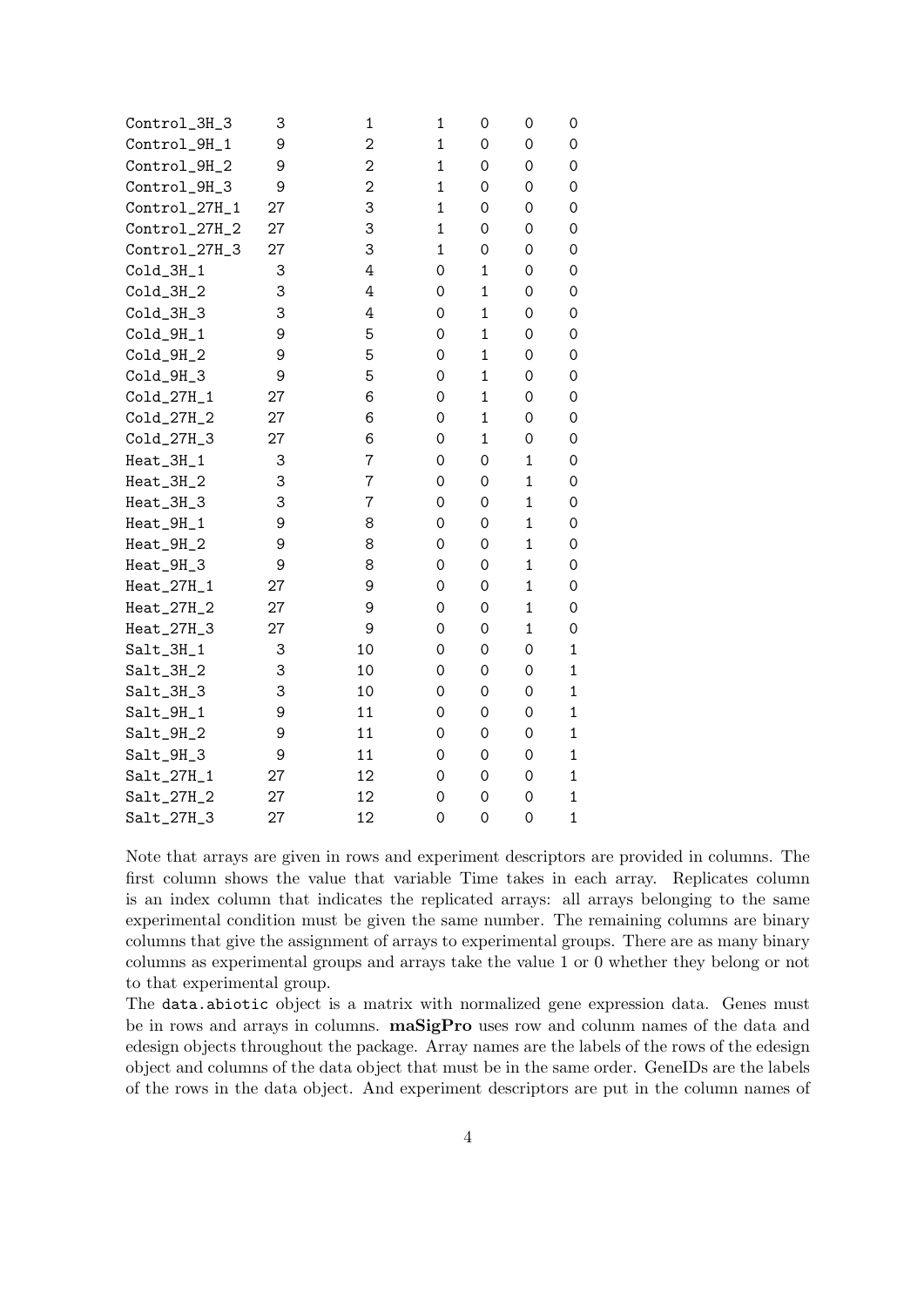the edesign object.

```
> colnames(data.abiotic)
```

```
> rownames(edesign.abiotic)
```

```
> colnames(edesign.abiotic)
```

```
> rownames(data.abiotic)
```
## <span id="page-4-0"></span>3.1 Defining the regression model

Create a regression matrix for the full regression model:

```
> design <- make.design.matrix(edesign.abiotic, degree = 2)
```
This example has three time points, so we can consider up to a quadratic regression model (degree = 2). Larger number of time points would potentially allow a higher polynomial degree. design is a list. Its element dis is the actual regression design matrix. groups.vector contains the assignment of regression variables to experimental groups.

> design\$groups.vector

```
[1] "ColdvsControl" "HeatvsControl" "SaltvsControl" "Control"
[5] "ColdvsControl" "HeatvsControl" "SaltvsControl" "Control"
[9] "ColdvsControl" "HeatvsControl" "SaltvsControl"
```
## <span id="page-4-1"></span>3.2 Finding significant genes

The next step is to compute a regression fit for each gene. This is done by the function **p.vector().** This function also computes the p-value associated to the F-Statistic of the model, which is used to select significant genes. By default  $\text{maSigPro}$  corrects this *p*-value for multiple comparisons by applying the linear step-up (B-H) false discovery rate (FDR) procedure [\(Benjamini and Hochberg, 1995\)](#page-20-3). This procedure can be modified by choosing another option of the p.adjust function that is controlled by the function parameter MT.adjust of p.vector. The level of FDR control is given by the function parameter Q.

 $> fit < -p$ .vector(data.abiotic, design,  $Q = 0.05$ , MT.adjust = "BH", min.obs = 20)

p.vector() returns a list of values:

```
> fit$i # returns the number of significant genes
> fit$alfa # gives p-value at the Q false discovery control level
> fit$SELEC # is a matrix with the significant genes and their expression values
```
## <span id="page-4-2"></span>3.3 Finding significant differences

Once significant genes have been found, maSigPro applies a variable selection procedure to find significant variables for each gene. This will ultimatelly be used to find which are the profile differences between experimental groups. This step is done by the  $\textbf{T.fit}()$  function.

```
> tstep <- T.fit(fit, step.method = "backward", alfa = 0.05)
```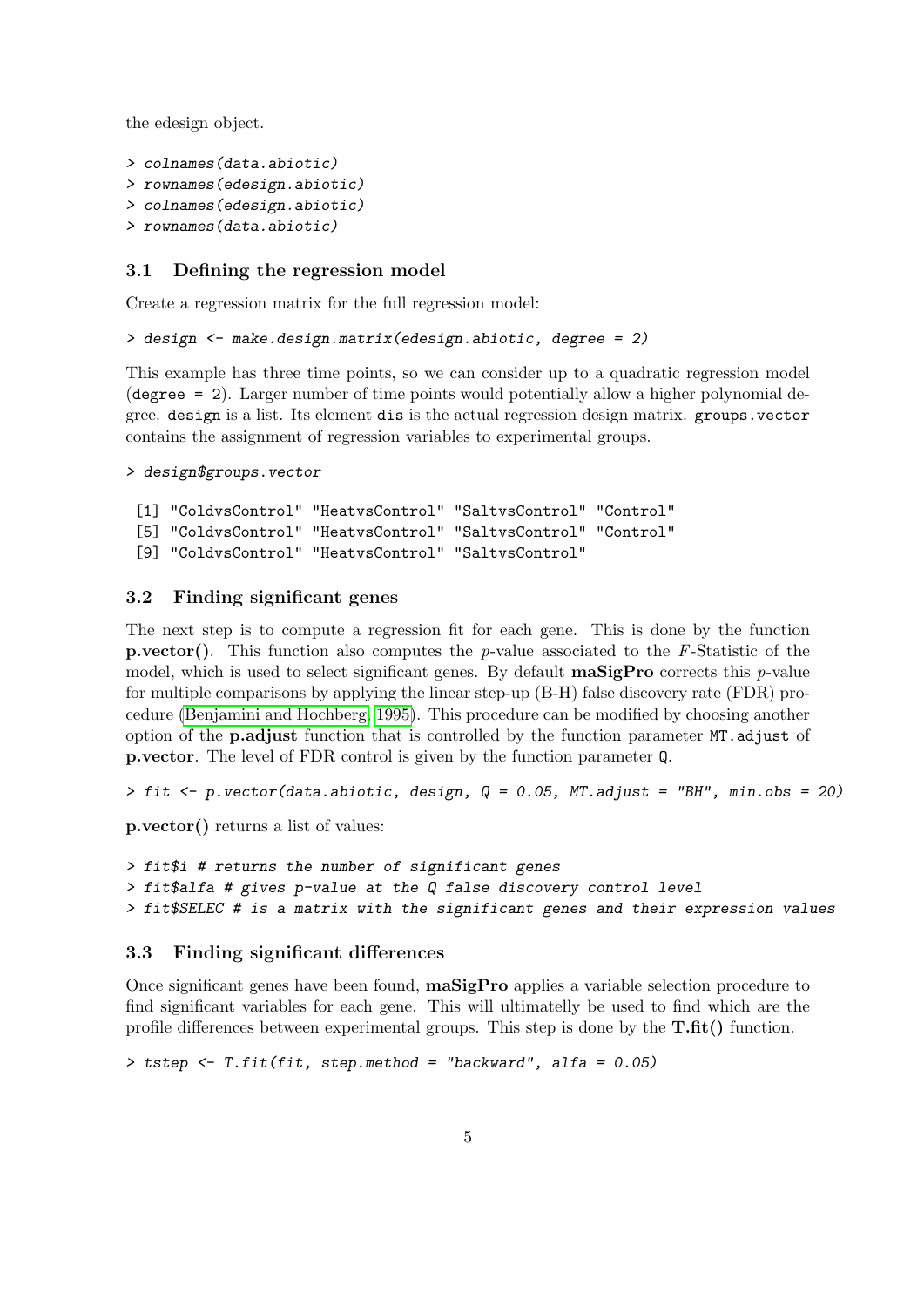T.fit() executes stepwise regression. The step.method can be "backward" or "forward" indicating whether the step procedure starts from the model with all or none variables. Use method "two.ways.backward" and "two.ways.forward" to allow variables to both get in and out. At each regression step the p-value of each variable is computed and variables get in/out the model when this p-value is lower or higher than the given cut-off value alfa. tstep is also a list. Its element sol is a matrix of statistical results obtained by the stepwise regression. For each selected gene the following values are given:

p-value of the regression ANOVA

R-squared of the model

p-value of the regression coefficients of the selected variables

#### <span id="page-5-0"></span>3.4 Obtaining lists of significant genes

The following step is to generate lists of significant genes according to the way we want to see results. This is done by the function  $get.\text{signens}()$ . This function has two major arguments, rsq and vars.

rsq: is a cutt-off value for the R-squared of the regression model.

vars: is used to indicate how to group variables to show results. There are 3 possible values:

- groups: This will generate a list of significant genes for each experimental group. The list corresponding to the reference group will contain genes whose expression profile is significantly different from a 0 profile. The lists corresponding to the remaining experimental groups will contain genes whose profiles are different from the reference group.
- all: One unique list of significant genes a any model variable will be produced.
- each: There will be as many lists as variables in the regression model. This can be used to analyze specific differences, for example genes that have linear or saturation kinetics.

```
> sigs <- get.siggenes(tstep, rsq = 0.6, vars = "groups")
> names(sigs)
```

```
[1] "sig.genes" "summary"
```
The element summary is a data frame containing the significant genes for the selected vars. The element sig.genes is a list with all the information needed for the graphical display explained in the following section.

You can further explore your results by:

```
> names(sigs$sig.genes)
```

```
[1] "Control" "ColdvsControl" "HeatvsControl" "SaltvsControl"
```

```
> names(sigs$sig.genes$ColdvsControl)
```

```
[1] "sig.profiles" "coefficients" "group.coeffs" "sig.pvalues"
[5] "g" "edesign" "groups.vector"
```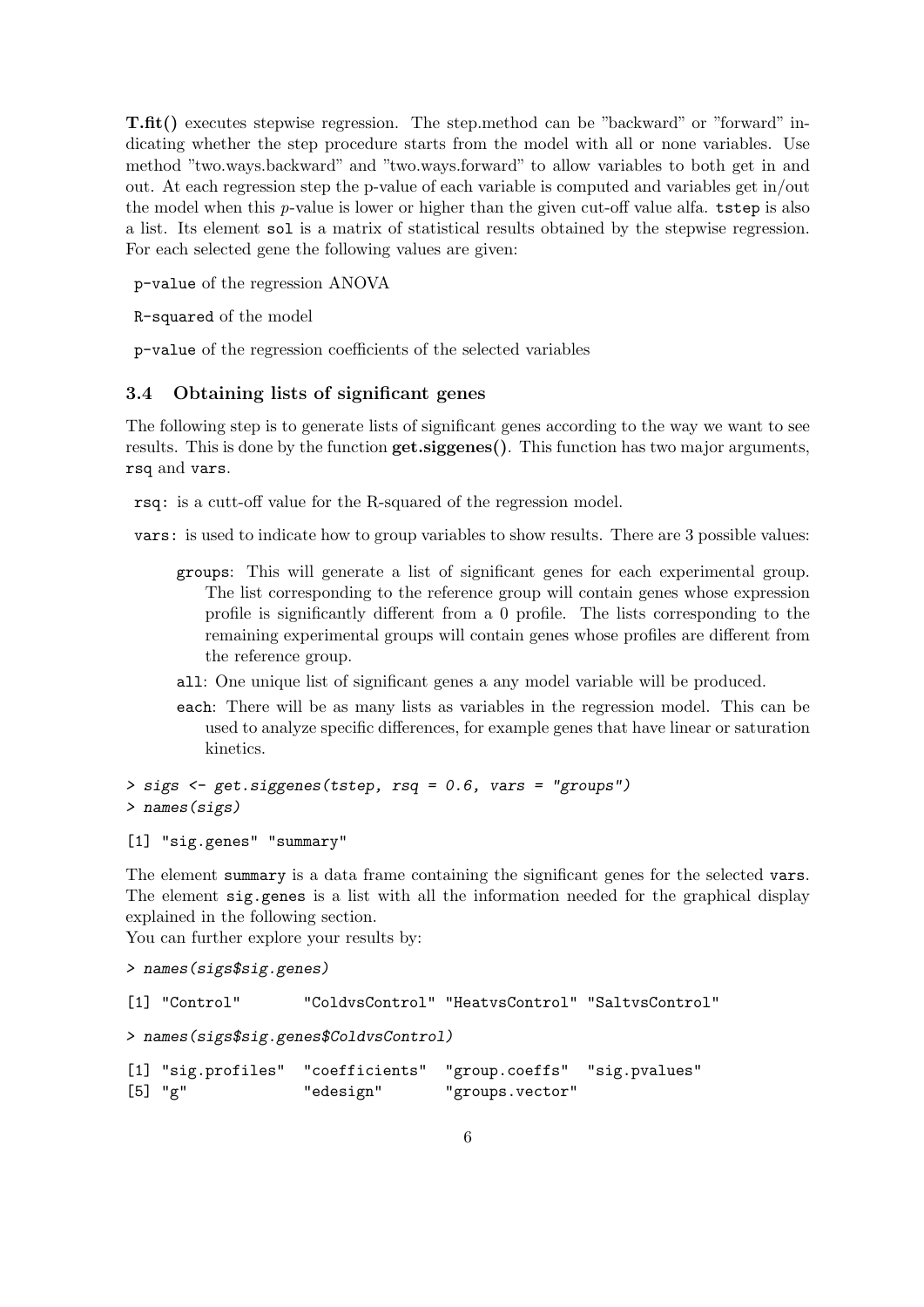

<span id="page-6-3"></span>Figure 2: (a) Venn Diagram for Cold, Heat and Salt stress significant genes. (b) Venn Diagram adding also the Control group.

## <span id="page-6-0"></span>4 Graphical display

maSigPro has several functions for the visual exploration of the results: Venn diagrams, profiles of specific genes and profiles of groups of genes from different perspectives. The main principal function is see.genes that makes a clustering anlaysis and call PlotProfiles and PlotGroups functions to visualize the clusters.

#### <span id="page-6-1"></span>4.1 Venn Diagrams

suma2Venn() function displays the summary result, obtained with get. siggenes() function, as a Venn diagram. This can be a first view of the obtained results.

Figure [2](#page-6-3) shows 2 Venn diagrams made with the following commands. The first one is a Venn diagram of the significant genes for the three stress experimental groups and the second one includes also the control group.

```
> suma2Venn(sigs$summary[, c(2:4)])
```

```
> suma2Venn(sigs$summary[, c(1:4)])
```
## <span id="page-6-2"></span>4.2 see.genes()

Use **see.genes**() to visualize the result of a group of genes, for example, to visualize the significant genes obtained as significant in the previous step in  $ControlvsSalt$ , that are genes with significant differences between Salt and Control gene expression.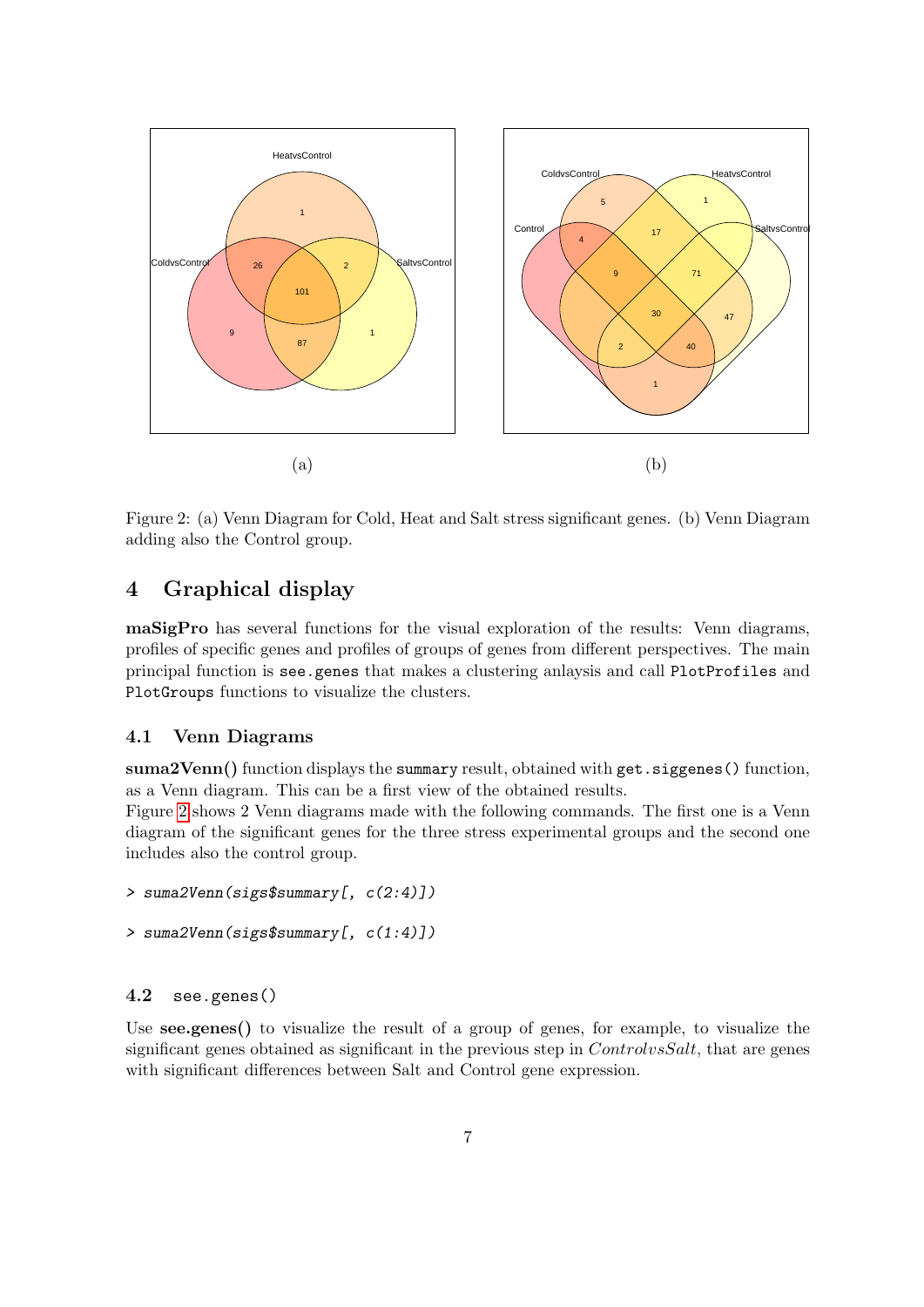> sigs\$sig.genes\$SaltvsControl\$g

[1] 191

```
see.genes(sigs$sig.genes$ColdvsControl, show.fit = T, dis =design$dis,
    cluster.method="hclust" , cluster.data = 1, k = 9)
```
see.genes() performs a cluster analysis to group genes by similar profiles. Main arguments for cluster analysis are:

- k: number of clusters for data partioning. By default it is 9. Mclust cluster method can compute an optimal k, chosing k.mclust=TRUE.
- cluster.method: clustering method for data partioning. hclust, kmeans and Mclust are supported.
- distance: distance measurement function when cluster.method is hclust. By default it is 'cor' to compute a distance based on the correlation because we are interested in similar trends or changes.
- agglo.method: aggregation method used when cluster.method is hclust. By default ward.D.

The resulting clusters are then plotted in two fashions: as experiment-wide expression profiles and as by-groups profiles. The first plot (Figure [3\)](#page-8-0) will help to evaluate the consistency of the clusters while the second plot shows clearly the differences between groups (Figure [4\)](#page-9-0).

#### <span id="page-7-0"></span>4.3 PlotGroups()

As it is already explained, function Plot Groups is used for see.genes. Here we are going to show the performance of this secondary function because they can also be useful out of the clustering display.

PlotGroups() creates a plot of gene expression profiles where time-factor is in the x-axis, gene expression in the y-axis, gene expression of the same experimental group is represented with the same colour and it is drawn a line that join the averages of each time-group to see the trend of each experimental group through time. This plot can be made for specific genes or for groups of genes where the median will be computed. For example, STMDE66 is a gene which shows significant profile differences between the control and the cold and salt strees experimental groups, but not significant differences between control and heat experimental groups (Figure [5\)](#page-10-3).

```
> STMDE66 <- data.abiotic[rownames(data.abiotic)=="STMDE66", ]
```

```
> PlotGroups (STMDE66, edesign = edesign.abiotic)
```
We can also add to the plot the regression curve computed for this gene.

```
> PlotGroups (STMDE66, edesign = edesign.abiotic, show.fit = T,
+ dis = design$dis, groups.vector = design$groups.vector)
```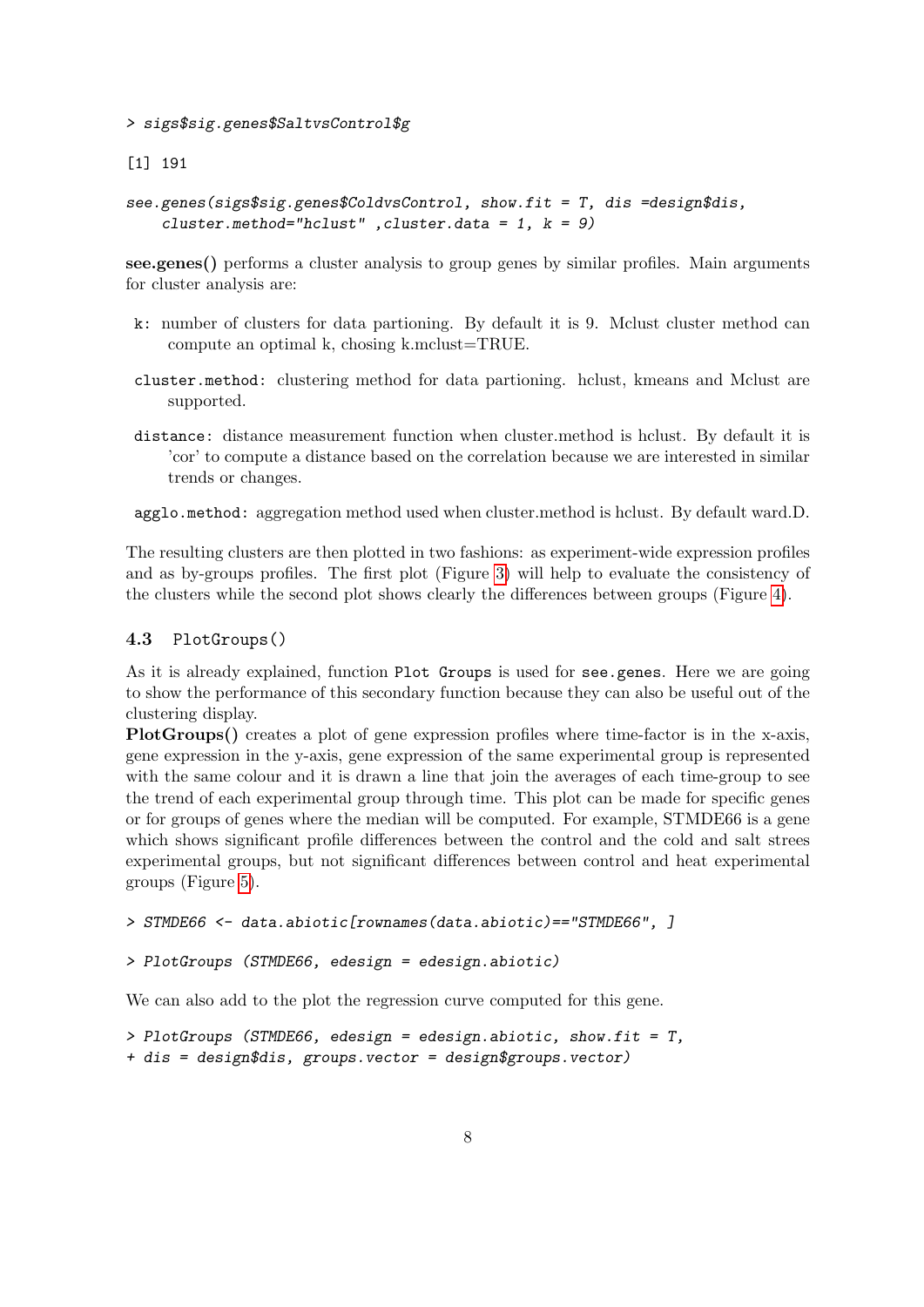

<span id="page-8-0"></span>Figure 3: Cluster Analysis ColdvsControl significant genes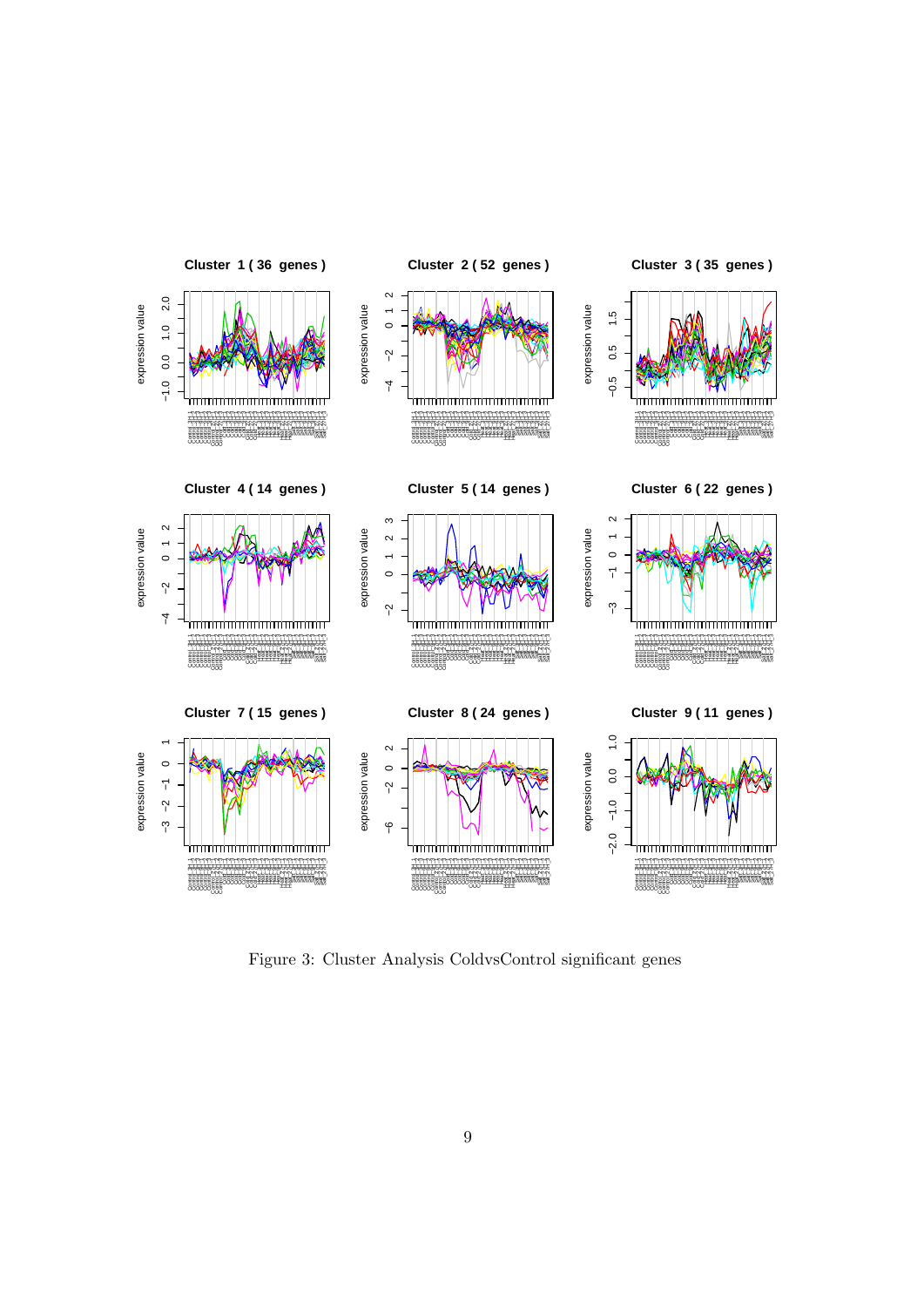

<span id="page-9-0"></span>Figure 4: Expression Profiles ColdvsControl significant genes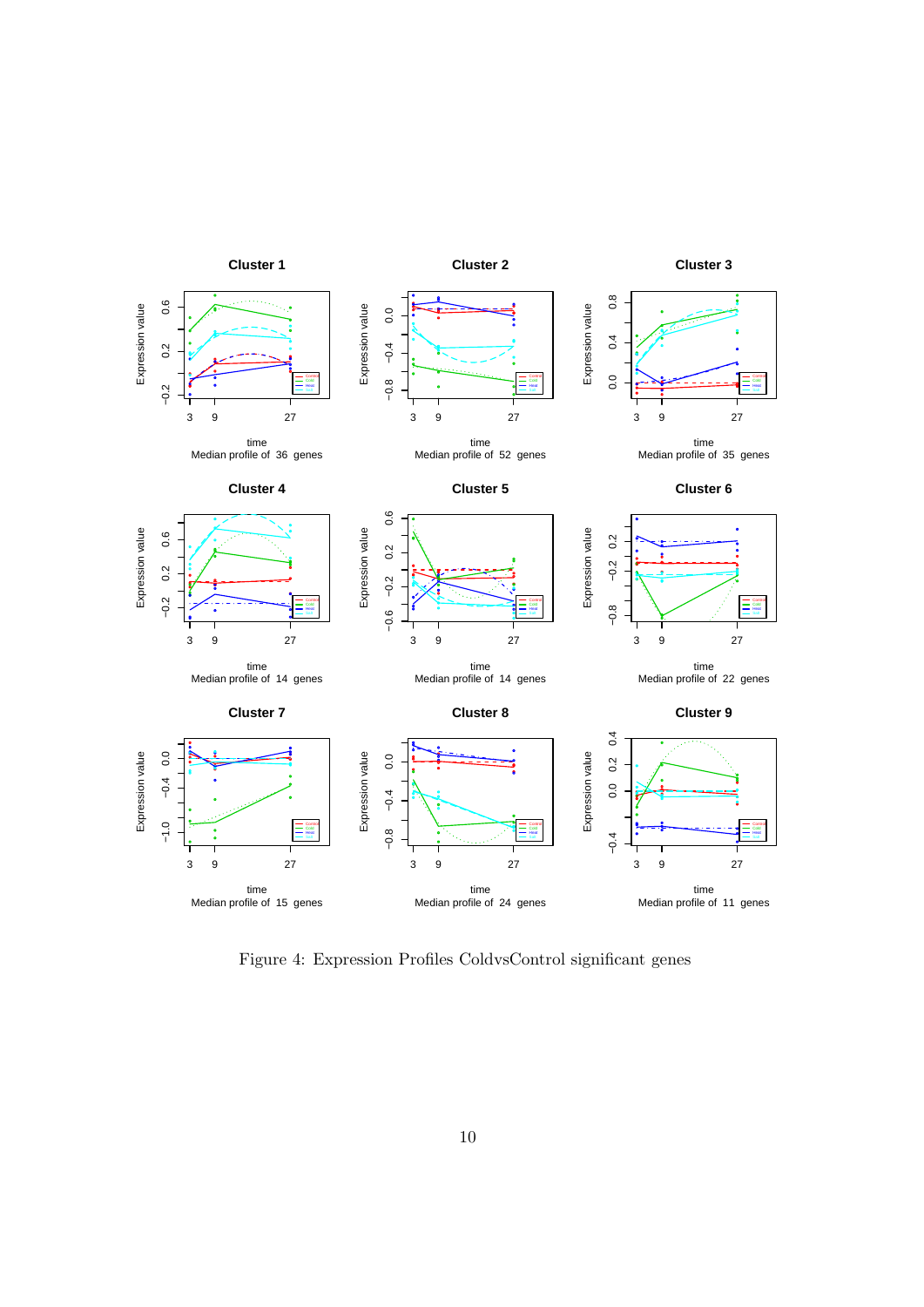

<span id="page-10-3"></span>Figure 5: PlotGroups of gene STMDE66 without and with display or regression curves

## <span id="page-10-0"></span>4.4 PlotProfiles()

This secondary function creates a plot of gene expression profiles where x-axis represents the order of the columns of the data matrix and the y-axis represents the gene expression. When a group of genes if plotted they will be represented with different colours. The main goal of this graph is to check the homogeneity of the clusters.

## <span id="page-10-1"></span>5 Other designs

## <span id="page-10-2"></span>5.1 Single Series Time Course

The use of maSigPro in Single Series Time Course experiment is straightforward. Make a edesign object with just one group column containing all 1s and proceed as described above. Note that when using the get.siggenes() funcion the options "all" and "groups" of the argument vars will return the same result. You can use option "each" to analyze the type of responses present in the significant genes: significant genes at the "intercept" term will have a significant expression value at the starting time; genes associated to the variable "Time" will have a significant linear component, which can be induction or repression depending on the sign of their coefficient; genes associated to the variable "Time2" will show a change in the linear response that might be indicating transitory or saturation reponses, etc... Here follows an example of a Single Series analysis.

```
## make a single series edesign
> Time \leq rep(c(1,5,10,24), each = 3)
> Replicates \leq rep(c(1:4), each = 3)
> Group \leftarrow rep(1,12)
```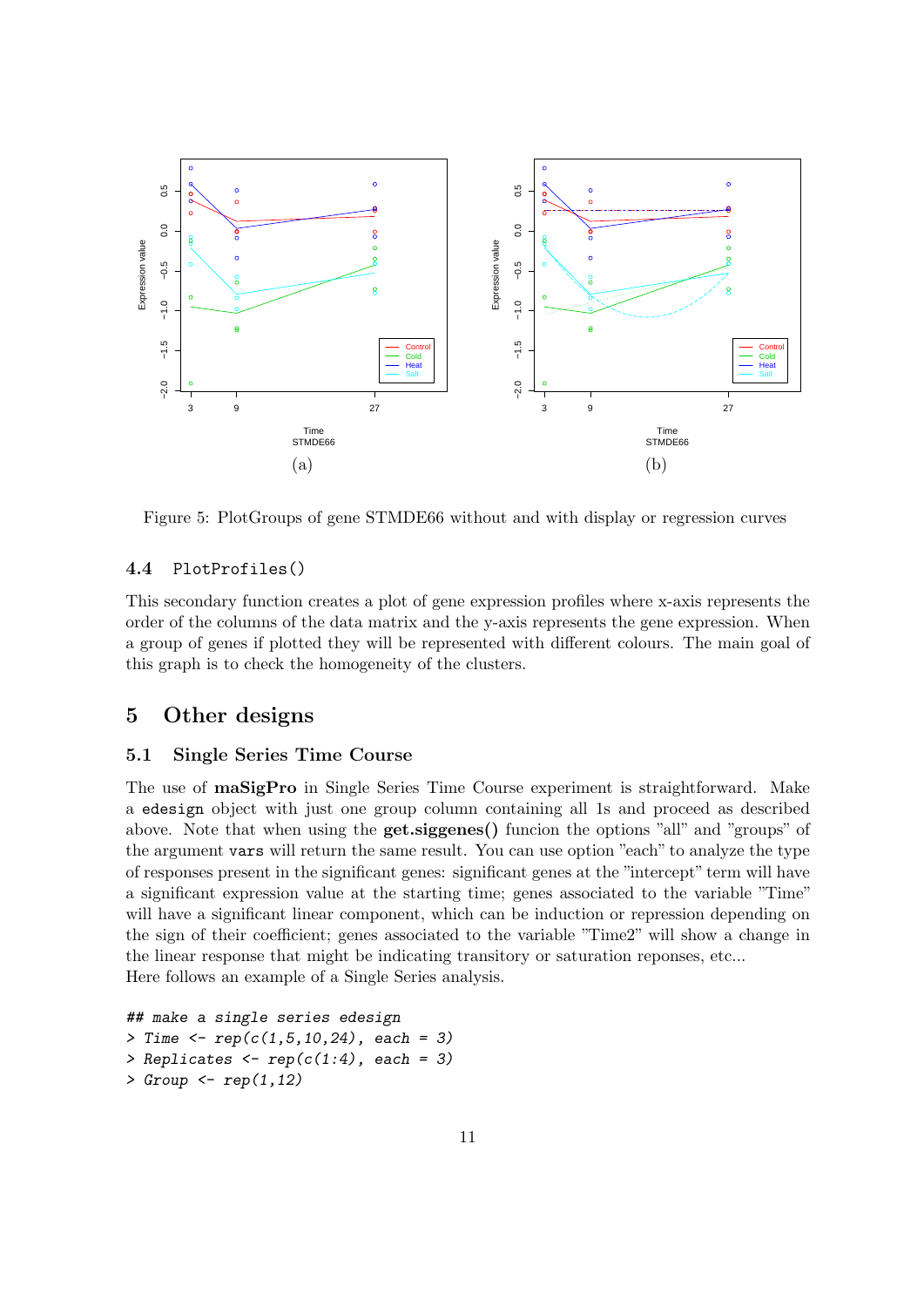```
> ss.edesign <- cbind(Time,Replicates,Group)
> rownames(ss.edesign) <- paste("Array", c(1:12), sep = "")
## Create data set
> ss. GENE <- function(n, r, var11 = 0.01, var12 = 0.02, var13 = 0.02,
           var14 = 0.02, a1 = 0, a2 = 0, a3 = 0, a4 = 0) {
 tc.dat < - NULLfor (i \text{ in } 1:n) {
   gene \leq c(rnorm(r, a1, var11), rnorm(r, a1, var12),
              rnorm(r, a3, var13), rnorm(r, a4, var14))tc.dat <- rbind(tc.dat, gene)
 }
 tc.dat }
> flat \leq-ss. GENE(n = 85, r = 3) # flat
> induc <- ss. GENE(n = 5, r = 3, a1 = 0, a2 = 0.2, a3 = 0.6, a4 = 1) # induction
> sat <- ss. GENE(n = 5, r = 3, a1 = 0, a2 = 1, a3 = 1.1, a4 = 1.2) # saturation
> ord \le ss. GENE(n = 5, r = 3, a1 = -0.8, a2 = -1, a3 = -1.3, a4 = -0.9) # intercept
> ss.DATA <- rbind(flat, induc,sat,ord)
> rownames(ss.DATA) <- paste("feature", c(1:100), sep = "")
> colnames(ss.DATA) <- paste("Array", c(1:12), sep = "")
# run maSigPro
> ss.example <- maSigPro(ss.DATA, ss.edesign, vars="each")
```
## <span id="page-11-0"></span>5.2 Common Starting Time

The following example illustrates how to build the edesign matrix when a common 0 time is applicable to the different experimental groups.

#### > data(edesignCT)

In this example Array1 and Array2 do not belong to any treatment. They are a common reference for all groups, values without any treatment at time 0.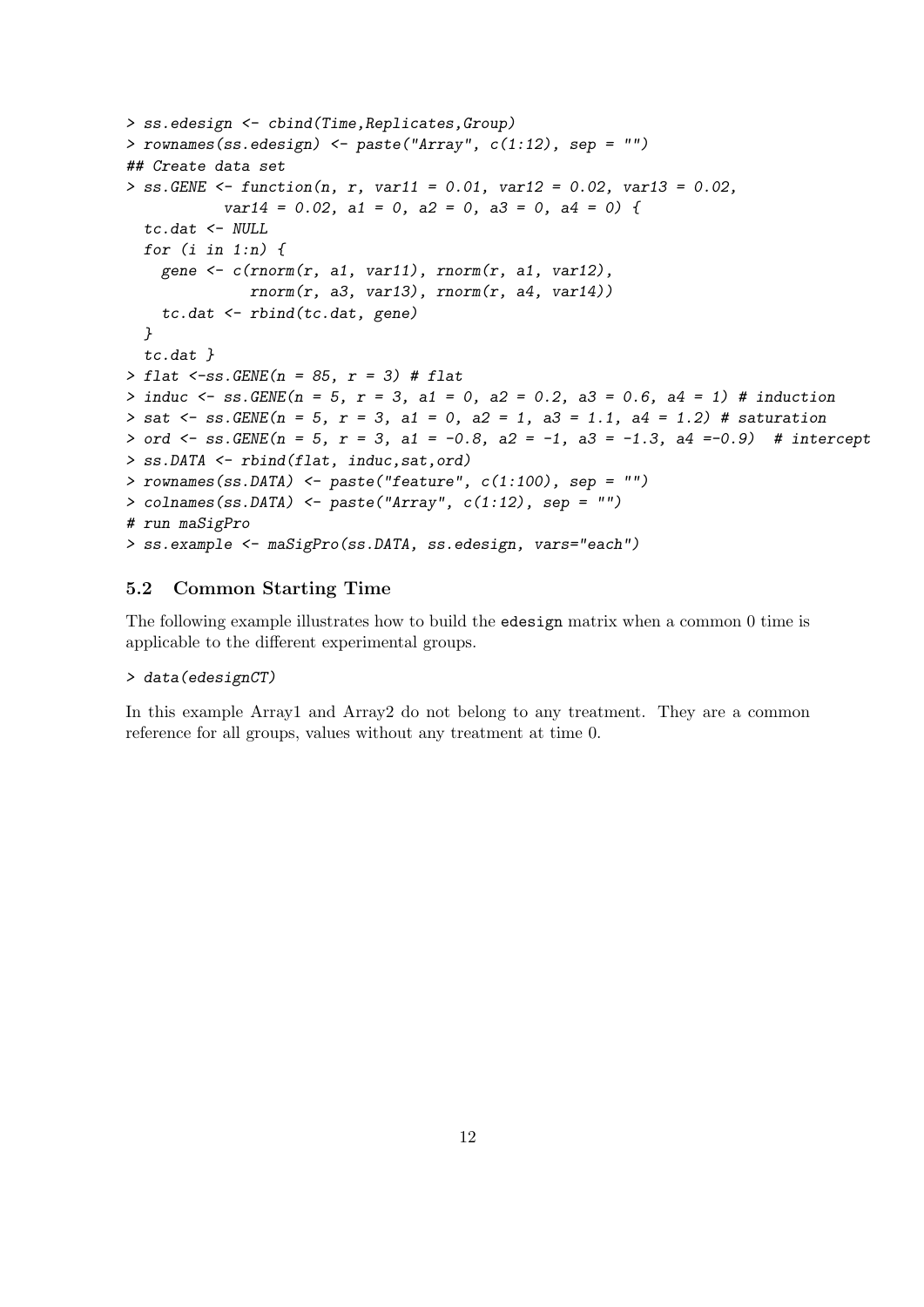## <span id="page-12-0"></span>6 Next Generation-Sequencing series

maSigPro uses lm() function to fit a linear model where statistics for inference use normal distribution. This is the right treatment when dealing with normal distributed data or big samples. However, for non-normal small samples, results can not be correct.

The statistical distribution for tag counts data as RNA-Seq data may be Poisson or Binomial. However, the overdispersion of the data suggest the Negative Binomial (NB) can model these distributions in a better way. This distribution depends on a  $\theta$  parameter to model the overdispersion that is related to the mean $(\mu)$  in the following way:

$$
Y \sim NB(\theta), Var(Y) = \mu + \frac{\mu^2}{\theta}
$$

maSigPro has been adapted to take into account non-normal distribution of the data [\(Nueda](#page-20-1) [et al., 2014\)](#page-20-1). New arguments have been added in p.vector function to deal with this type of data in a proper way:

- counts: a logical indicating whether your data are counts. By default is FALSE for microarray treatment.
- theta:  $\theta$  parameter for negative.binomial family. By default  $\theta = 10$ .
- family: the distribution function to be used in the GLM. It must be specified as a function: gaussian(), poisson(), negative.binomial(theta)... If NULL family will be negative.binomial(theta) when counts=TRUE or gaussian() when counts=FALSE.

The recommended analysis to deal with RNA-Seq data is the GLM with negative.binomial family.  $\theta$  must be specified and it can be computed by using available methods as edgeR ([\(Robinson et al., 2010\)](#page-20-4)). The application of maSigPro with several values of  $\theta$  to the same datasets did not reveal significant differences in gene selection. Taking this into consideration we have put by default  $\theta = 10$  for being an average value. Moreover we give to the user the option of applying whatever exponential family to explore other possibilities.

Data must be normalized before the application of maSigPro as it is not integrated any normalized method.

NBdata is a subset of a bigger normalized dataset with 2 experimental groups, 6 time-points and 3 replicates. Simulation has been done by using a negative binomial distribution with  $\theta = 5$  to illustrate this section. The first 20 genes are simulated with changes among time. NBdesign is the design matrix.

```
> data(NBdata)
> data(NBdesign)
```

```
> d <- make.design.matrix(NBdesign)
```
If we can use maSigPro with  $theta = 10$ :

```
> library(MASS)
> NBp <- p.vector(NBdata, d, counts=TRUE)
> NBt \leq T.fit(NBp)
> get<-get.siggenes(NBt, vars="all")
> get$summary
```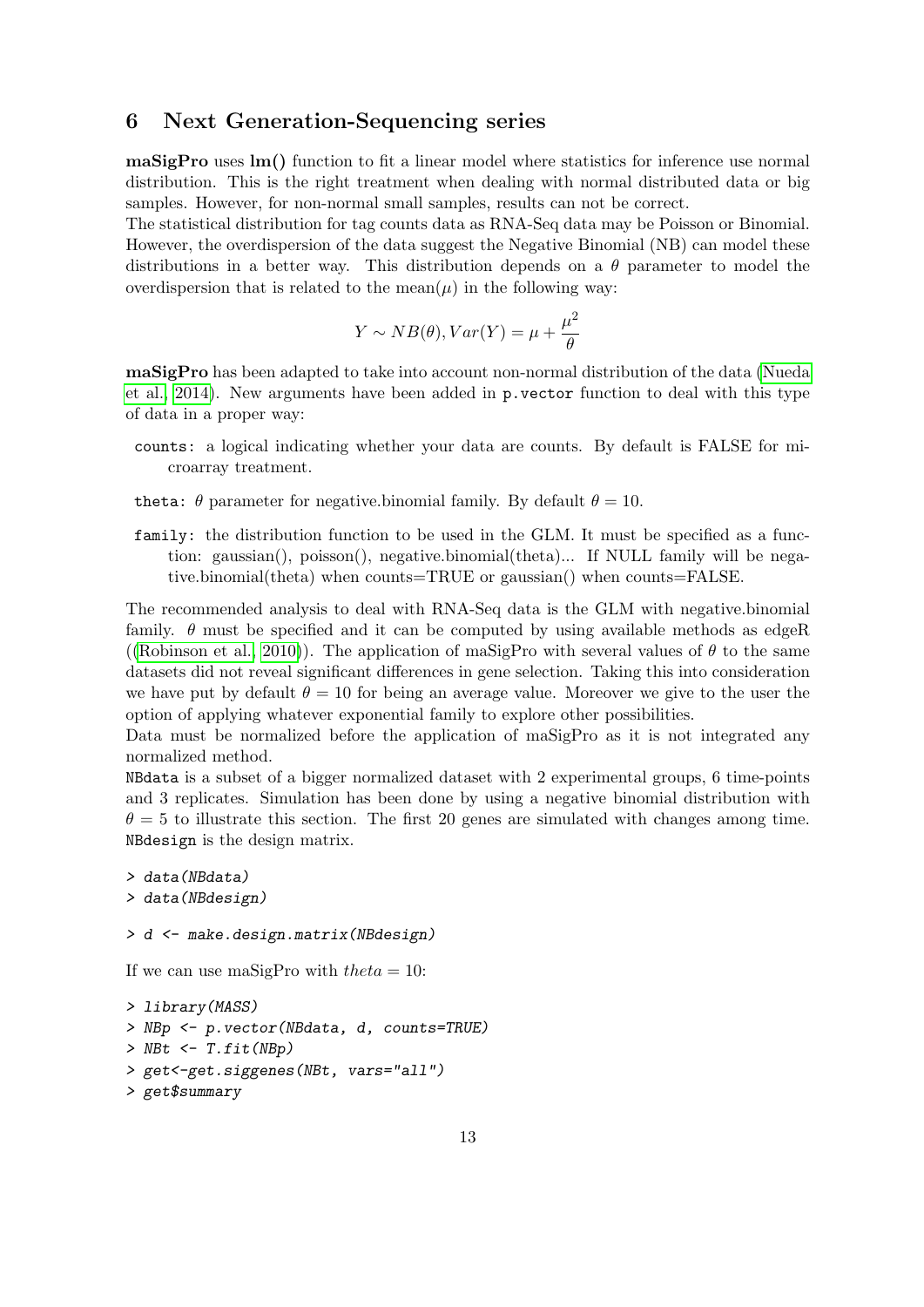

<span id="page-13-0"></span>Figure 6: Cluster Analysis significant genes

These genes can be grouped in 4 clusters [6:](#page-13-0)

#### see.genes(get\$sig.genes, k = 4)

If we can use maSigPro with a specific theta, in this case, theta = 5:

```
> NBp <- p.vector(NBdata, d, counts=TRUE, theta=5)
```
Also, a specific family, for instance, poisson can be specified. In such case counts and theta parameters are omitted.

```
> NBp <- p.vector(NBdata, d, family=poisson() )
```
Changing this arguments in p.vector is enough. Further functions will take these arguments from a p.vector object.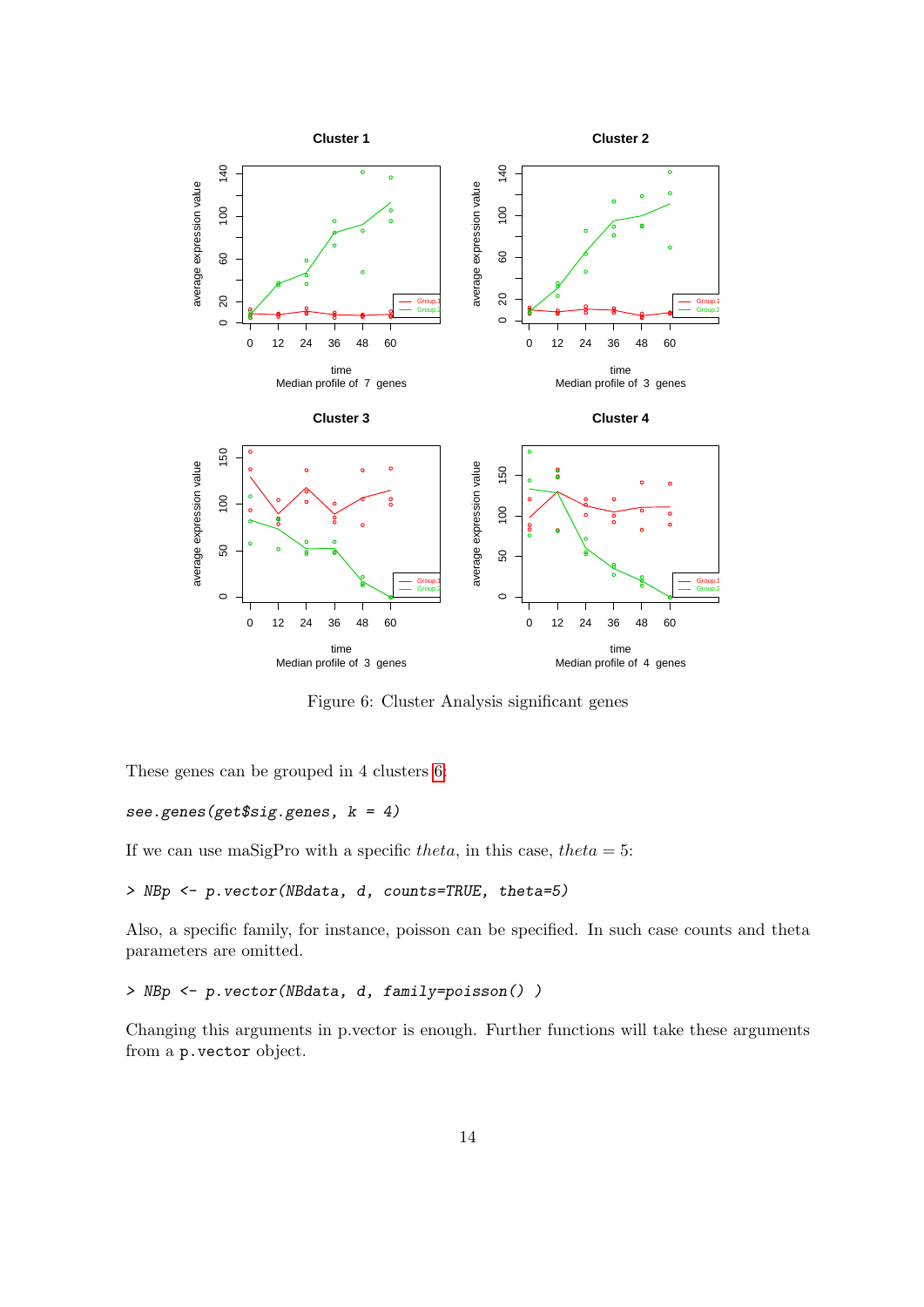## <span id="page-14-0"></span>7 Iso-maSigPro: analysis of alternative isoform expression in time course transcriptomics experiments

maSigPro package includes several tools for the analysis of alternative isoform expression in time course transcriptomics experiments. Figure [7](#page-14-2) shows the analysis pipeline with functions involved in this analysis.



<span id="page-14-2"></span>Figure 7: ISO-maSigPro pipeline.

For Iso-maSigPro analysis, data must be provided as a transcript-level expression data set, similarly to regular maSigPro. This data.frame must include TranscriptIDs as rownames and the GeneID of each transcript in the first column. The Iso-maSigPro package does not include functions for quantification of isoform expression.

The package provides a test dataset for differential splicing analysis named ISOdata. It consists of 2782 isoforms (rows) belonging to 1009 genes. The experimental desing is a 2 series experiment with 6 time points and three replicates per experimental condition. First column of ISOdata contains the name of the gene each isoform belongs to, while the remaining columns are the RNA-Seq data samples associated to the experimental conditions.

> data(ISOdata) > data(ISOdesign)

```
> dis <- make.design.matrix(ISOdesign)
```
#### <span id="page-14-1"></span>7.1 IsoModel() and getDS()

First of all IsoModel() function is applied to identify Differentially Spliced Genes (DSGs) and also Differentially Expressed Transcripts (DETs), which are transcripts of significant DSGs detected as statistically significant with regular NextmaSigPro. IsoModel() returns a list of DSGs and all the information about the estimated models of associated isoforms to be used as input in getDS() function to obtain a selection of DSGs at a preestablished level of goodness of fit for each model.

> MyIso <- IsoModel(data=ISOdata[,-1], gen=ISOdata[,1], design=dis, counts=TRUE)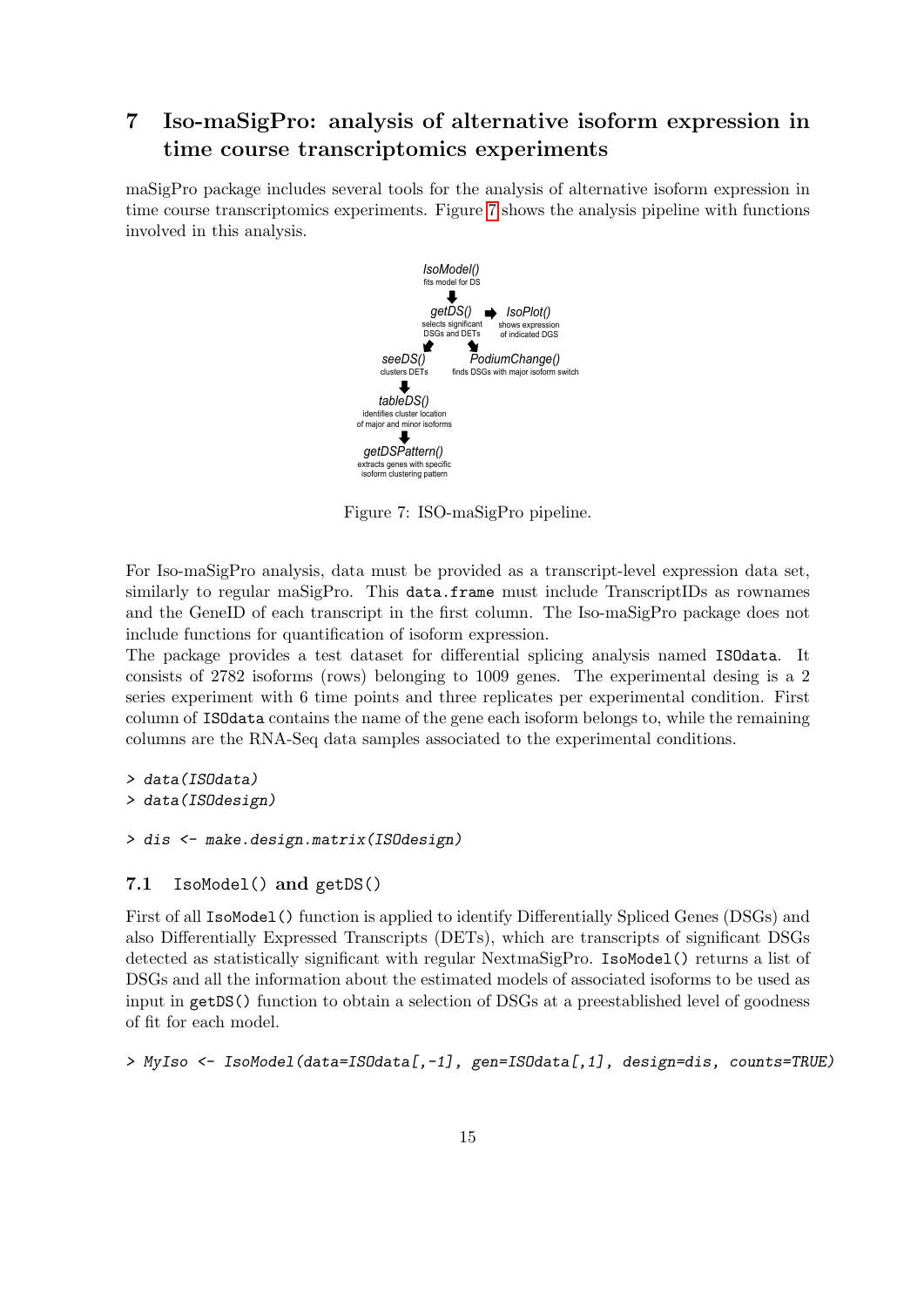```
[1] "2782 transcripts"
[1] "1009 genes"
[1] "fitting gene 100 out of 568"
[1] "fitting gene 200 out of 568"
[1] "fitting gene 300 out of 568"
[1] "fitting gene 400 out of 568"
[1] "fitting gene 500 out of 568"
[1] "fitting isoform 100 out of 241"
[1] "fitting isoform 200 out of 241"
[1] "fitting isoform 100 out of 174"
[1] "Influence: 17 genes with influential data at slot influ.info."
> Myget <- getDS(MyIso)
[1] "51 DSG selected"
[1] "97 DETs selected"
DSG_distributed_by_number_of_DETs
 1 2 3 4 9 10
17 21 1 4 1 1
```
When applying  $getDS()$  function the number of DSGs and DETs are showed by console and also a table detailing the number of DETs that each selected DSG contains. Names of DSGs and DETs can be showed with:

```
> Myget$DSG
```

```
[1] "Gene239" "Gene1009" "Gene1005" "Gene800" "Gene64" "Gene1003"
 [7] "Gene1006" "Gene440" "Gene63" "Gene41" "Gene1008" "Gene1001"
[13] "Gene500" "Gene860" "Gene145" "Gene793" "Gene236" "Gene857"
[19] "Gene682" "Gene107" "Gene696" "Gene96" "Gene409" "Gene1002"
[25] "Gene901" "Gene427" "Gene684" "Gene116" "Gene129" "Gene852"
[31] "Gene1007" "Gene927" "Gene638" "Gene850" "Gene342" "Gene733"
[37] "Gene1004" "Gene836" "Gene491" "Gene571" "Gene183" "Gene611"
[43] "Gene368" "Gene463" "Gene390" "Gene782" "Gene737" "Gene995"
[49] "Gene285" "Gene652" "Gene595"
> Myget$DET
 [1] "Transcript122" "Transcript125" "Transcript147" "Transcript150"
 [5] "Transcript269" "Transcript270" "Transcript416" "Transcript422"
 [9] "Transcript423" "Transcript445" "Transcript526" "Transcript528"
[13] "Transcript698" "Transcript701" "Transcript702" "Transcript950"
[17] "Transcript951" "Transcript985" "Transcript987" "Transcript988"
[21] "Transcript1016" "Transcript1034" "Transcript1035" "Transcript1036"
```

```
[25] "Transcript1037" "Transcript1038" "Transcript1039" "Transcript1040"
[29] "Transcript1041" "Transcript1042" "Transcript1043" "Transcript1073"
[33] "Transcript1074" "Transcript1077" "Transcript1087" "Transcript1088"
[37] "Transcript1151" "Transcript1152" "Transcript1193" "Transcript1194"
```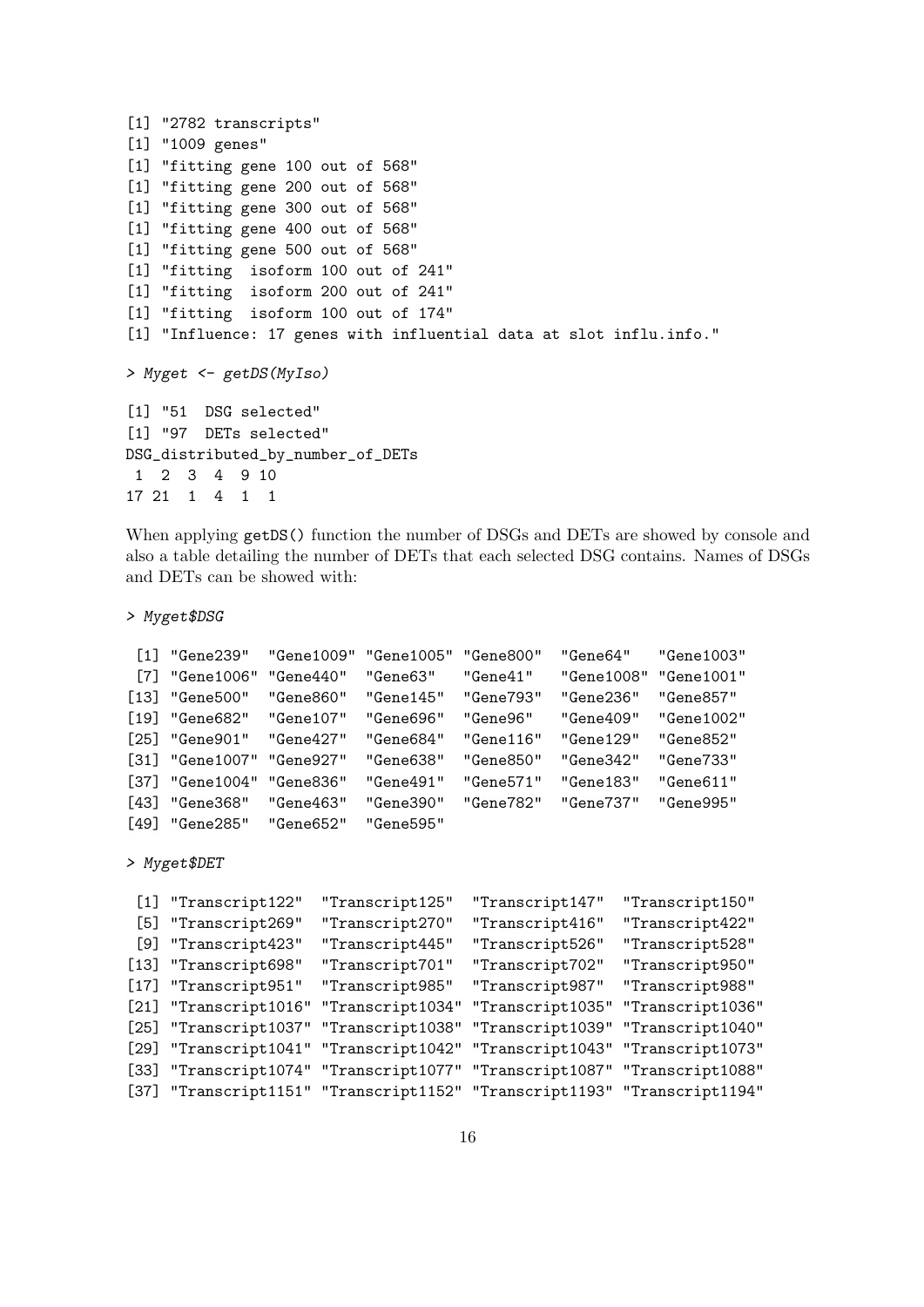```
[41] "Transcript1195" "Transcript1196" "Transcript1296" "Transcript1300"
[45] "Transcript1373" "Transcript1374" "Transcript1377" "Transcript1393"
[49] "Transcript1395" "Transcript1396" "Transcript1397" "Transcript1398"
[53] "Transcript1400" "Transcript1466" "Transcript1467" "Transcript1468"
[57] "Transcript1519" "Transcript1722" "Transcript1723" "Transcript1797"
[61] "Transcript1836" "Transcript1876" "Transcript1899" "Transcript1900"
[65] "Transcript2063" "Transcript2067" "Transcript2268" "Transcript2298"
[69] "Transcript2322" "Transcript2323" "Transcript2324" "Transcript2326"
[73] "Transcript2330" "Transcript2331" "Transcript2332" "Transcript2333"
[77] "Transcript2334" "Transcript2341" "Transcript2342" "Transcript2405"
[81] "Transcript2413" "Transcript2414" "Transcript2416" "Transcript2417"
[85] "Transcript2460" "Transcript2461" "Transcript2462" "Transcript2463"
[89] "Transcript2472" "Transcript2482" "Transcript2483" "Transcript2485"
[93] "Transcript2486" "Transcript2633" "Transcript2634" "Transcript2731"
[97] "Transcript2732"
```
Note that it is possible that a gene called DSG but no significant DET can be found under the significance level, goodness of fit and multiple testing correction constraints of the regular maSigPro analysis. Names of such cases can be shown with:

#### > Myget\$List0

[1] "Gene857" "Gene491" "Gene611" "Gene995" "Gene285" "Gene652"

#### <span id="page-16-0"></span>7.2 Clustering strategy: seeDS() and tableDS()

The Iso-maSigPro clustering approach identifies groups of DSGs with similar isoform expression patterns, as well as the expression profiles of DETs within DSGs. This strategy is implemented in two steps corresponding to seeDS() and tableDS() functions.

Function seeDS looks for general transcript expression trends analysing DETs and clusters them into  $k$  groups with any of the available maSigPro clustering approaches (cluster.method input can be: hclust, kmeans or Mclust, the most used clustering methods). The clustering can be applied to only DETs from DSGs (cluster.all=FALSE) or after computing DETs from all available genes (cluster.all=TRUE), which is recommended when the interest is to characterize the expression pattern of the whole transcriptomics experiment and not only from DSGs. Figure [8](#page-17-0) shows the clusters obtained for DETs in our example.

```
> see <- seeDS(Myget, cluster.all=FALSE, k=6)
```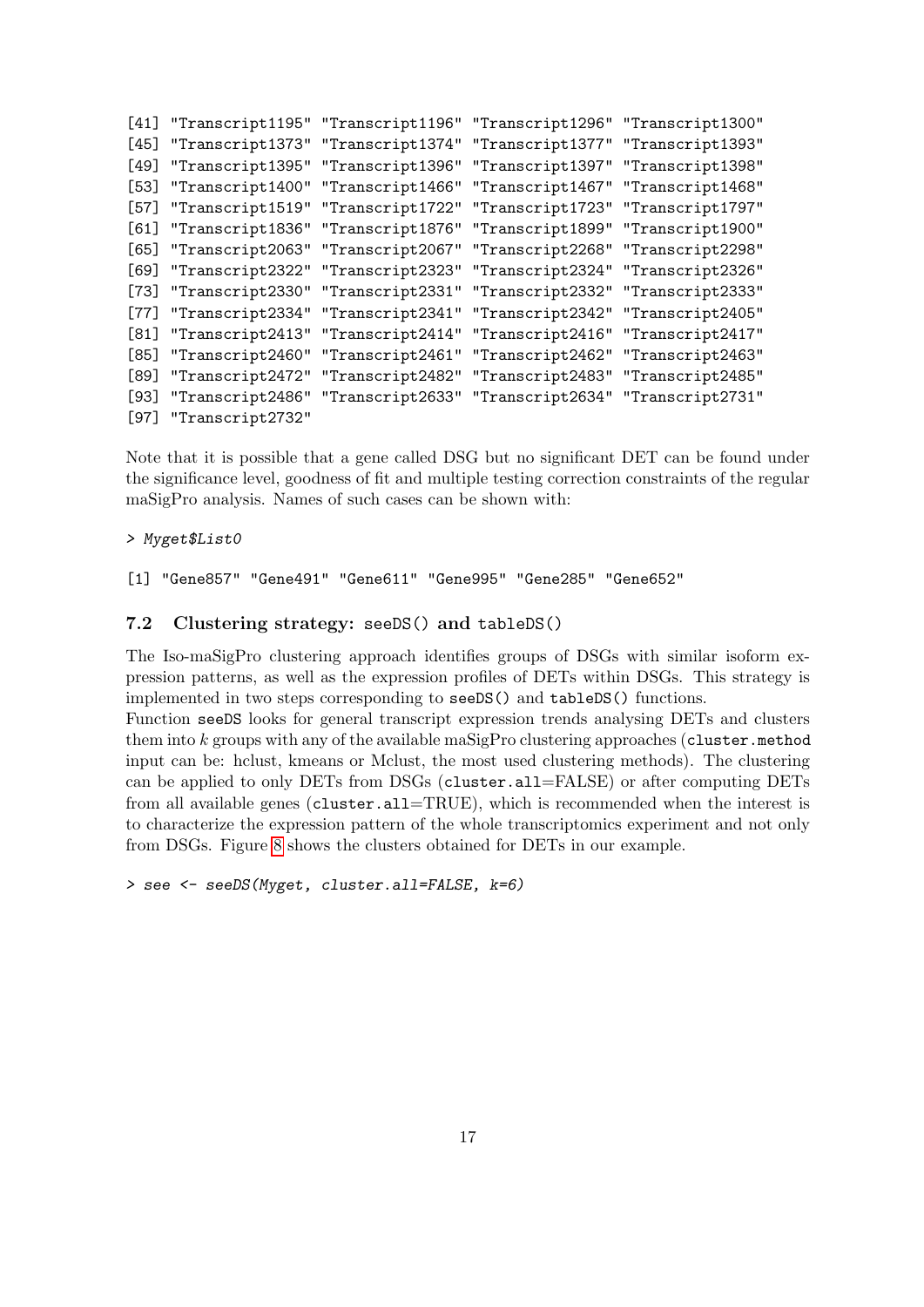

<span id="page-17-0"></span>Figure 8: Cluster Analysis Differentially Expressed Transcripts (DETs)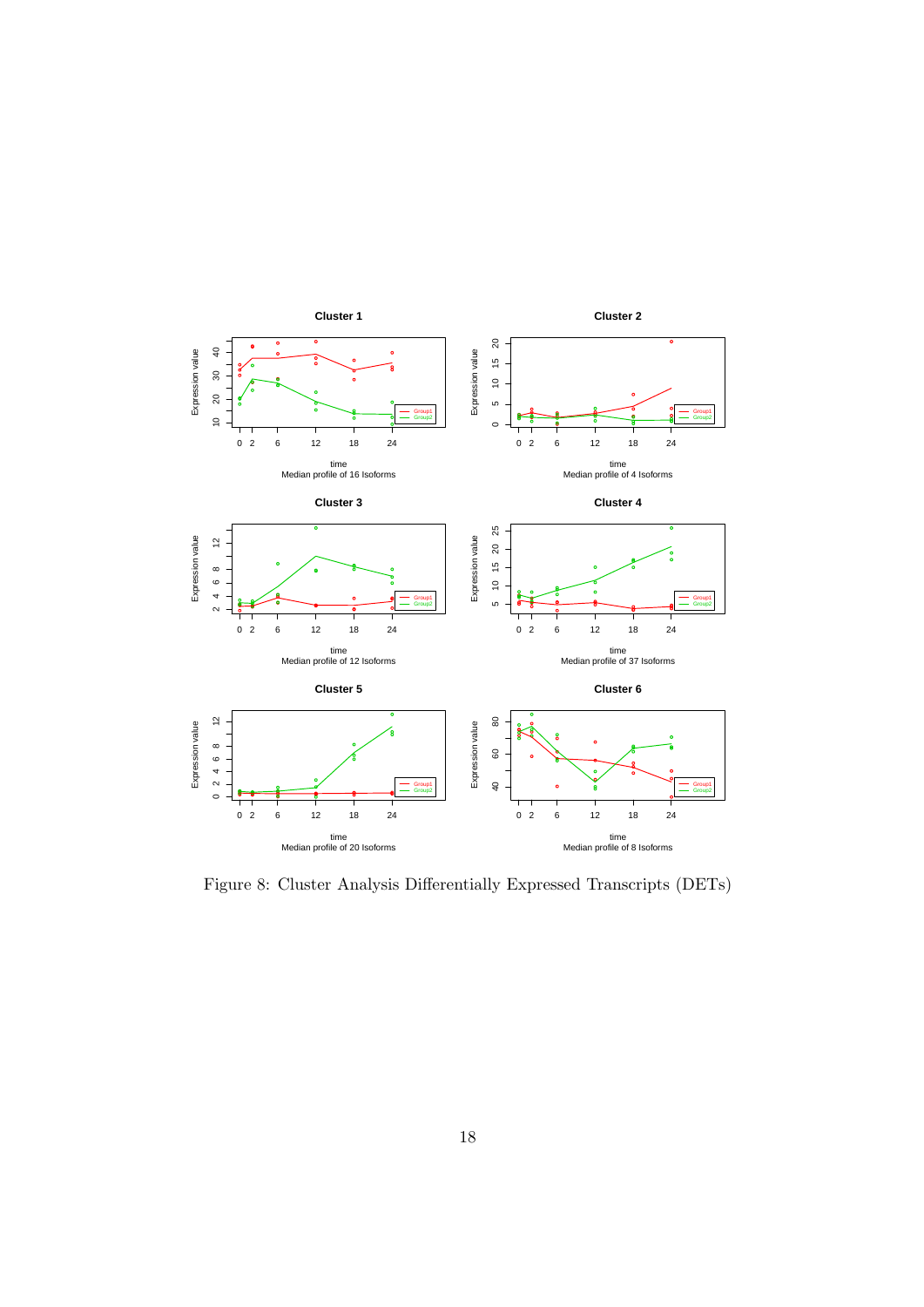Next, the tableDS() function takes DSGs with 2 or more DETs to identify the time-course Alternative Splicing events. To do this, each DET is labeled as major isoform (defined as the most expressed isoform across conditions) or minor isoform and for each DSG the clusters where their major and minor  $\text{DET}(s)$  belong are identified. This information is used to compute a classification table that indicates the distribution of DETs of DSG across different clusters.

```
> table <- tableDS(see)
> table$IsoTable
```

```
Cluster.minor
Cluster.Mayor 1 1&5 2 3 3&4 4 5
          1 0 1 1 1 0 3 1
          2 1 0 0 0 0 0 0
          3 0 0 1 0 1 2 0
          4 0 0 0 1 2 4 2
          5 0 0 0 0 0 0 2
          6 0 0 0 2 0 1 2
```
By comparing the classification table with the cluster profiles, the user can readily identify genes with strong or subtle expression differences among their set of isoforms. For instance, in Figure [8](#page-17-0) it is observed that cluster 1 and 4 have diferent trends and IsoTable object shows there are 3 genes with major isoform in cluster 1 and minor isoform(s) in cluster 4. The names of these genes can be obtained with the getDSPatterns() function:

```
> getDSPatterns(table, 1, 4)
```
#### [1] "Gene1002" "Gene1003" "Gene1004"

The gene selection can be plotted with IsoPlot() function (see example in Figure [9\)](#page-19-1).

## <span id="page-18-0"></span>7.3 PodiumChange()

Alternatively, PodiumChange() function extracts from the data those DSGs that undergo a switch of their most expressed isoform during the time course. PodiumChange() can be applied taking into consideration only the DETs (only.sig.iso=TRUE)or considering all the isoforms of DSGs. This last option is interesting when the DSG has only one isoform called as DET. The function takes as input the result of getDS() and returns a list of genes with podium changes. The function can detect changes at any time point (eventual changes), for an indicated experimental condition or at specific subranges of time and experimental conditions.

```
> PC<-PodiumChange(Myget, only.sig.iso=TRUE, comparison="specific",
+ group.name="Group2", time.points=c(18,24))
> PC$L
```

```
[1] "Gene239" "Gene1008" "Gene1005"
```
Again, the gene selection can be plotted with IsoPlot() function (see example in Figure [9\)](#page-19-1).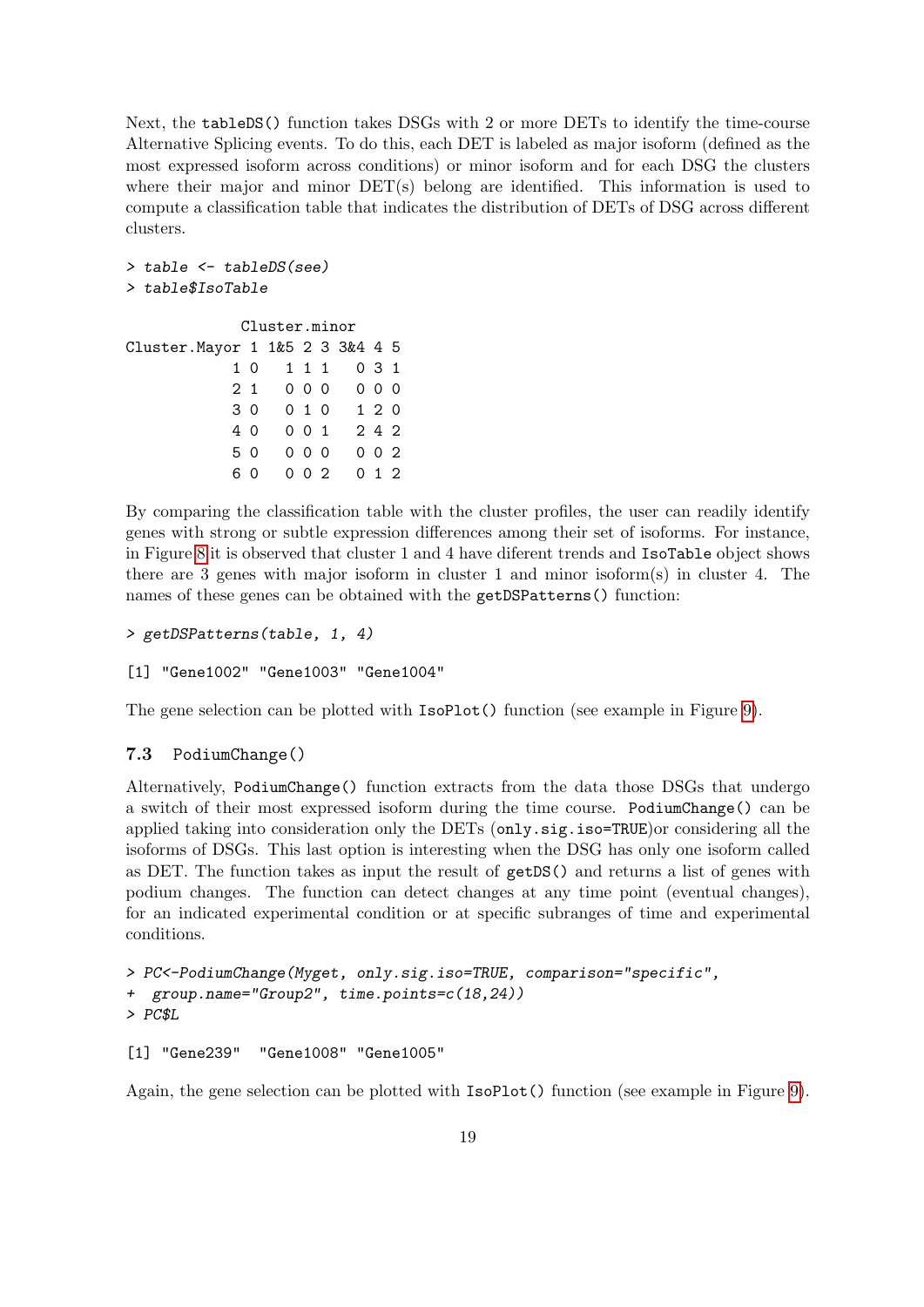

<span id="page-19-1"></span>Figure 9: IsoPlot() example. Gene1005 detected as podium-change gene.

## <span id="page-19-0"></span>7.4 IsoPlot()

This function provides gene-level plots of the expression profiles of all transcripts in the input vector of gene names. Optionally, the user can choose visualizing all transcripts or only DETs of the selected genes. Typically, IsoPlot() can be used to inspect specific genes identified by the PodiumChange() or the tableDS() functions. Figure [9](#page-19-1) shows the IsoPlot() of Gene1005 detected as podium-change gene.

> IsoPlot(Myget,"Gene1005",only.sig.iso=FALSE,cex.main=2,cex.legend=1)